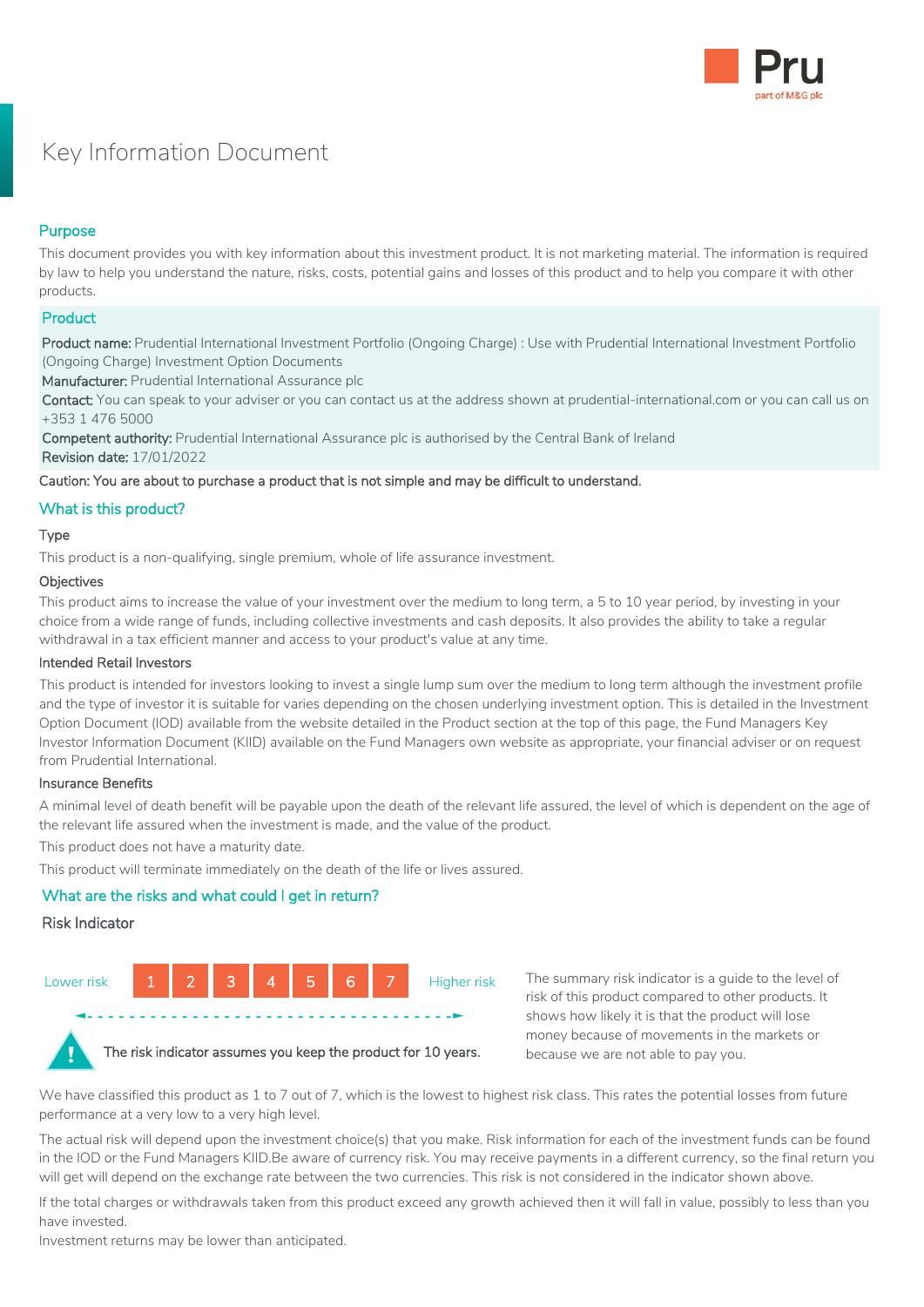This product does not include any protection from future market performance so you could lose some or all of your investment.

If Prudential International Assurance plc is not able to pay you what is owed, you could lose your entire investment.

However, you may benefit from a consumer protection scheme (see the section 'What happens if Prudential International Assurance plc is unable to pay you'). The indicator shown above does not consider this protection.

#### Performance scenarios

The returns on your investment will be dependent upon which fund or funds you choose to invest in. Further details of the possible returns for each investment fund available can be found in the IOD or KIID applicable to each fund.

The IODs show performance scenarios, and this Key Information Document (KID) shows costs, based on an investment of £10,000. The minimum initial investment for this product is £50,000 (or currency equivalent).

The figures shown include all the costs of the product itself, but may not include all the costs that you pay to your adviser or distributor. The figures do not take into account your personal tax situation, which may also affect how much you get back.

#### What happens if Prudential International Assurance plc is unable to pay out?

Prudential International exceeds its capital requirements and is financially strong. However, in the unlikely event that Prudential International, the fund manager, Prudential in the UK or the custodian of fund assets should fail to meet their financial obligations, You may face financial loss. Prudential International products will not be covered by a government-backed financial guarantee scheme, including the FSCS in the UK.

#### What are the costs?

The Reduction in Yield (RIY) shows what impact the total costs you pay will have on the investment return you might get. The total costs take into account one-off, ongoing and incidental costs.

The overall costs of the product will depend on the investments chosen and the table below shows what the lower and higher possible costs will be for three different holding periods. The figures include potential early exit penalties and assume that you invest £10,000. Further details of the costs of each of the funds available can be found in the IOD or KIID applicable to each fund.The figures are estimates and may change in the future.

#### Costs over Time

The person selling you or advising you about this product may charge you other costs. If so, this person will provide you with information about these costs, and show you the impact that all costs will have on your investment over time.

| Investment £10,000                  | If you cash in after: |                     |                      |
|-------------------------------------|-----------------------|---------------------|----------------------|
|                                     | 1 vear                | 5 years             | 10 years (RHP)       |
| Total costs (f)                     | 273.50 - 1.496.24     | 1,369.26 - 5,288.27 | 2.743.16 - 10.045.37 |
| Impact on return (RIY) per year (%) | 2.82% - 15.82%        | $2.81\% - 11.43\%$  | 2.80% - 10.87%       |

# Composition of Costs

The table below shows:

• the impact each year of the different types of costs on the investment return you might get at the end of the recommended holding period;

• the meaning of the different cost categories.

| This table shows the impact on return per year (%) |                                       |                   |                                                                                                                                           |  |  |
|----------------------------------------------------|---------------------------------------|-------------------|-------------------------------------------------------------------------------------------------------------------------------------------|--|--|
| One-off costs                                      | Entry costs                           | $0.00\% - 0.69\%$ | The impact of the costs you pay when entering your investment.                                                                            |  |  |
|                                                    | Exit costs                            | $0.00\% - 0.00\%$ | The impact of the costs of exiting your investment when it matures.                                                                       |  |  |
| Ongoing costs                                      | Portfolio transaction costs           | $0.00\% - 0.82\%$ | The impact of the costs of us buying and selling underlying investments<br>for the product.                                               |  |  |
|                                                    | Other ongoing costs                   | $2.80\% - 6.45\%$ | The impact of the costs that are taken each year for managing your<br>investments.                                                        |  |  |
| Incidental costs                                   | $0.00\% - 2.91\%$<br>Performance fees |                   | The impact of the performance fee. Please see the Investment Option<br>Document of your selected investment to determine if this applies. |  |  |
|                                                    | Carried interests                     | $0.00\% - 0.00\%$ | The impact of carried interests. Please see the Investment Option<br>Document of your selected investment to determine if this applies.   |  |  |

The actual costs charged may differ from those illustrated above. Additional costs may be payable if product options are chosen throughout the lifetime of your investment.